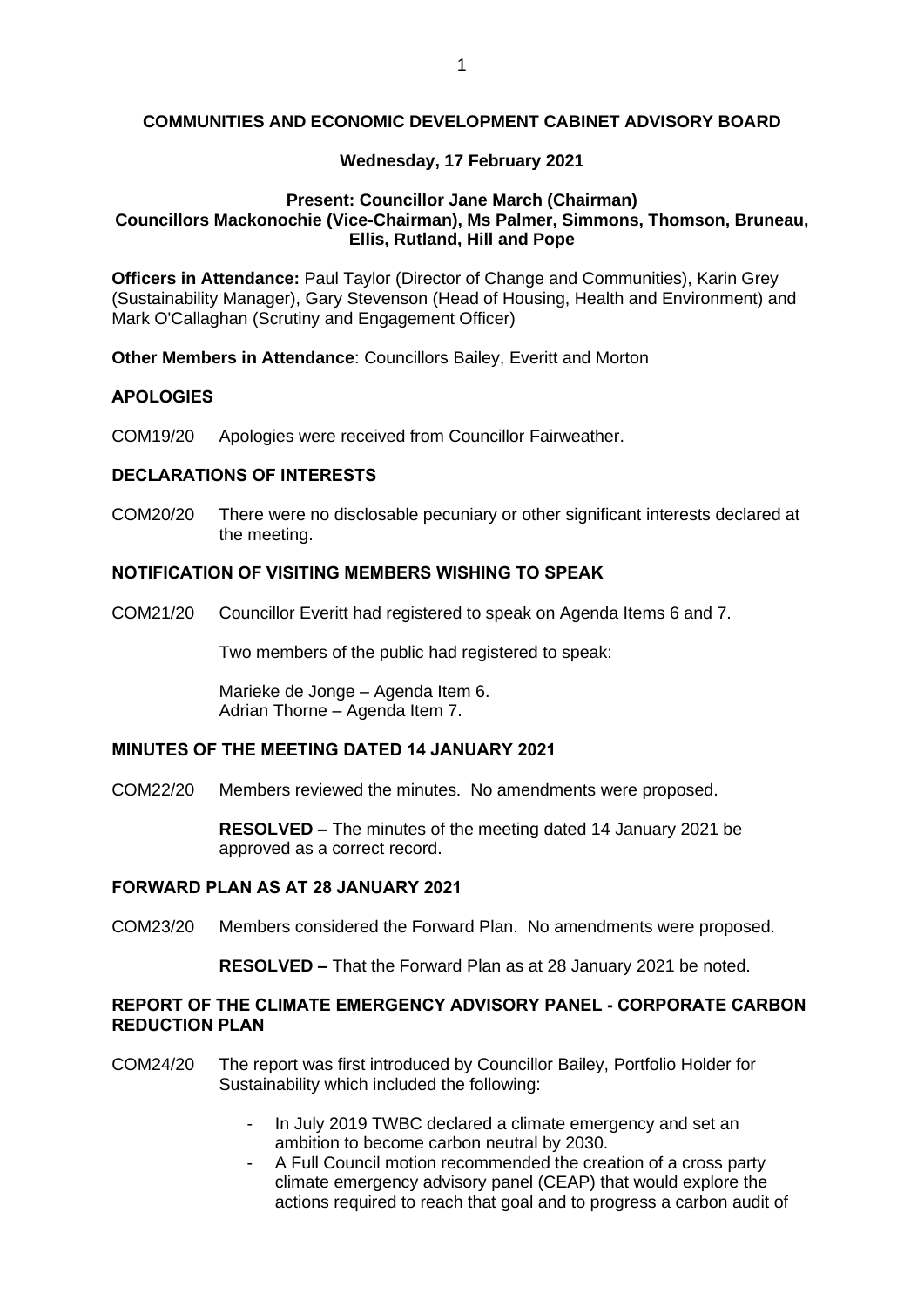the Council's existing estate and services.

- The carbon audit was conducted in 2020 using energy usage data from 2018/19 financial year.
- The Council's total carbon footprint for that year was just under 3.5 tonnes of CO2. This was 42% lower than the audit undertaken 5 years earlier.
- The Council engaged external consultants, Laser to look at what further could be done to reduce carbon emissions by the end of this decade.
- The CEAP Panel had also made recommendations on ways the Council operated and made decisions.

Karin Grey, Sustainability Manager introduced the report that set out the results of the green audit and the actions that could be taken to meet the ambition to make the Council's operations neutral by 2030 and to inform the next iteration of the Council's Five-Year Plan which included the following:

- The report focused on the Council's own footprint.
- It proposed possible actions that could be taken to meet the Council's own ambition to make its own estate and services carbon neutral by 2030.
- The Borough wide carbon reduction ambition would need to be the next phase of work activity.
- The audit looked at data from 2018/19 to determine the Council's energy usage that contributed to the current level of carbon emissions.
- It was important to understand where the main emissions were that would enable the Council to deliver the more immediate reductions that would make the greatest impact.
- The audit was undertaken in compliance with the Greenhouse Gas protocol and divided emissions into scopes 1 to 3. The first related to the burning of gas and fuel use, the second to the purchase of electricity and the third from the Council's own purchased goods and services.
- The results of the audit were included in the report. But to note, scope 3 that included waste and leisure services made up about half of the Council's total emissions, but this was quite usual across all Councils.
- To meet the target the Council would need to reduce emissions rapidly and at least by 49% by 2025.
- The options considered included:
	- o Making properties more energy efficient.
	- $\circ$  Upgrading equipment including LED lighting.
	- o Electric vehicles where appropriate.
	- o Replacing fossil fuels with 'green electricity'.
	- o Generating own renewable electricity.
	- o Reviewing activities to make them more efficient.
	- o Offsetting those emissions that could not be reduced.
- Looking at the options available would allow the Council to map a path to become carbon neutral by 2030. Details were also included showing the financial requirements needed to achieve this.
- Based on the data and modelling undertaken, the Corporate Carbon Descent Plan was put together which would also influence and inform the Council's future corporate strategies, planning and policies.
- The document was a living document that would be reviewed annually.
- One of the actions identified was a review of the Council's property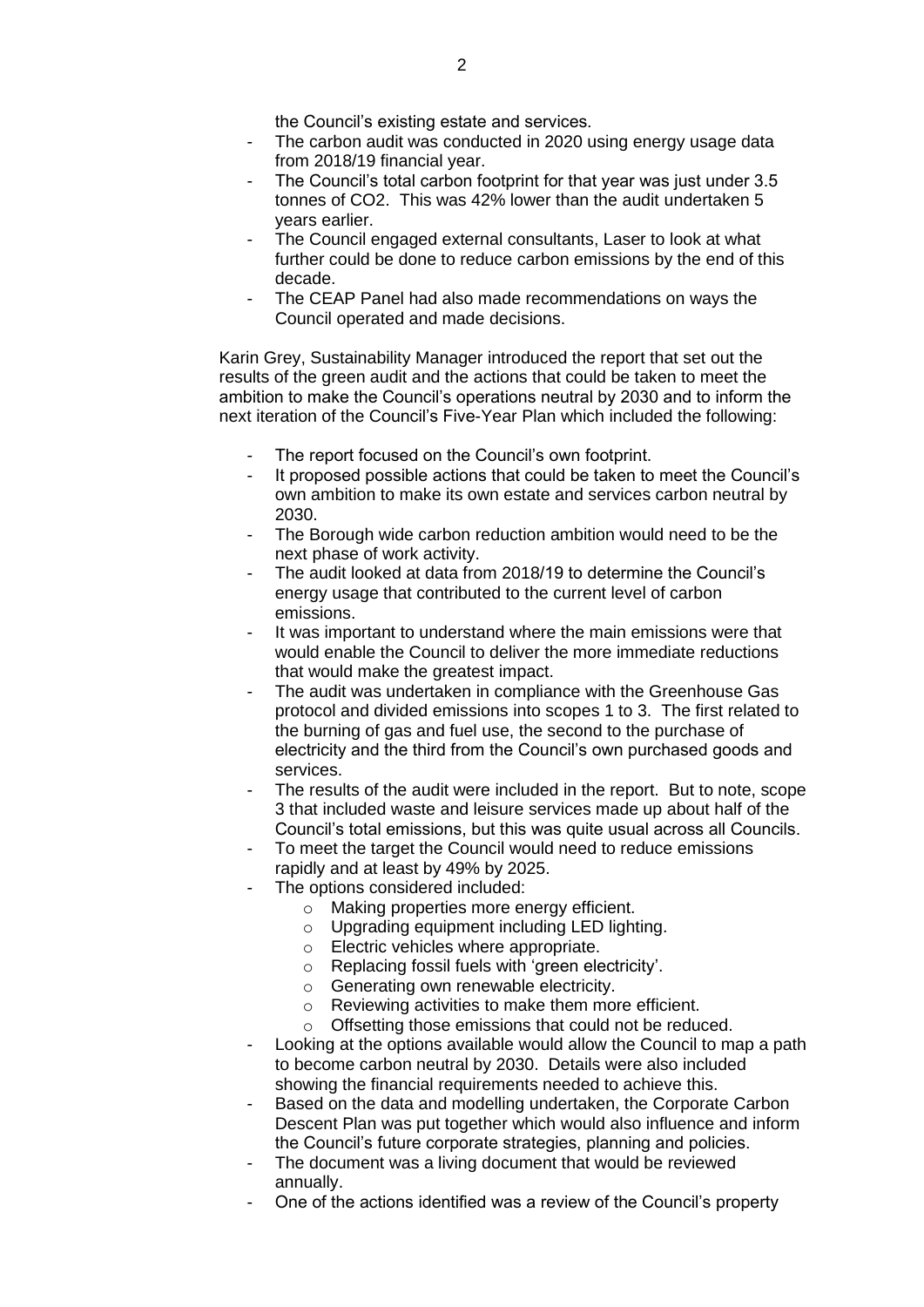portfolio, to carry out an audit that would assess the Council's estate and assets and consider opportunities for energy efficiency and renewable energy generation e.g. solar panels.

Marieke de Jonge representing Tunbridge Wells Friends of the Earth had registered to speak which included the following:

- Although the original motion on Climate Emergency stated for the wider Borough to achieve carbon neutrality, the report was only aimed at reducing the Council's own carbon emissions and offered no suggestions beyond this. This was a shortcoming.
- Laser identified that the main chunk of the Council's emissions was from waste and leisure contracts, with vehicles from the waste collections at 27%. However, there were no plans to address this until the current waste contract was up for renewal in 2029. Given that this was such a large proportion of emissions, the Council was urged to review the current contract and renegotiate the terms now.
- The leisure contract was at 28% and Friends of the Earth supported a strategy to reduce emissions by installing more energy efficient solar panels which would make a marked difference.
- Two notable options included in the report to get to net zero was investment in a solar farm and offsetting.
- A solar farm needed financial investment which could be shared with other organisations or done as a community energy project.
- There were ways in which Tunbridge Wells Friends of the Earth could contribute to the setting up of such a scheme, by doing research and planning crowdfunding etc.
- However, a solar farm that potentially occupied viable farmland seemed less desirable than roof top panels, ground sourced heat pumps or wind farms.
- Going forward this scheme should save the Council money on electricity and could eventually create an income. There were also grants available for community energy projects.
- Offsetting would be necessary if no investment was made in renewable energy generation.
- However, this could become a rather costly exercise and would have to continue to be paid year after year as long as the Council's own emissions were not at zero. It also meant that the Borough would not achieve zero and therefore this option was not recommended.
- On finances the report stated that no additional funding had been set aside and no additional funding or freedoms had been received from Central Government. This section needed clarification on how funding would be managed. The whole paragraph sounded vague and noncommittal which suggested that each project would have to go back to the table for approval. The critical question and observation was had Central Government actually been lobbied? You can't get funding if you haven't applied for it.

Councillor Luke Everitt had registered to speak which included the following:

- The report outlined the scale of the challenge and the cost of reaching the Council's commitment to be a carbon neutral authority by 2030.
- We find ourself in this position because of the inaction and failure of this Council's political leadership on climate change matters over the past decades.
- Climate change was not a newly identified issue, yet you would not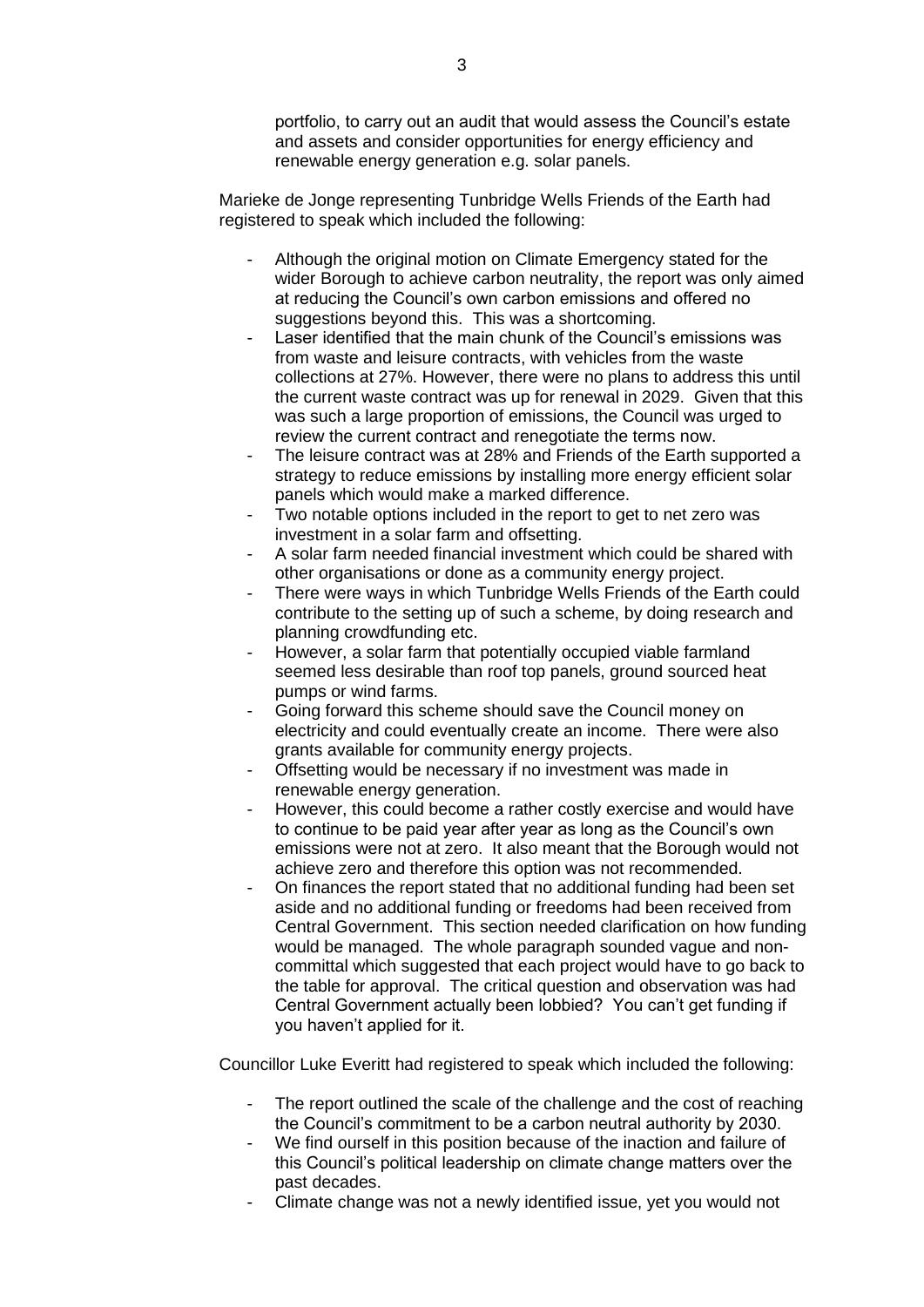know it existed if you read this Council's still current Five-Year Plan. It was astonishing that only now in 2021 that our Council would be finally assessing new third party contracts and services on carbon emissions as a process.

- Decades in which we should have been making a difference had been wasted.
- Aside from the political leadership, mostly ignoring climate change, the scant environmental policy of the past was a litany of failure and missed opportunities.
- A decade ago we paid the Carbon Trust to produce a plan to reduce the authorities emissions at that time by 25%.
- By 2015, the last reported figure which was in 2014, the Council was failing to reach that target.
- Since then the Council's emissions had been reduced but it could have been far better.
- The Council once had a plan to install solar panels on the roof of the Town Hall. This was a great idea, but was mysteriously cancelled at the last minute by the last Leader, David Jukes.
- The decision, presumably was due to the now failed Calverley Square. A project that had wasted over £10m of public money. The Council would never be able to get this money back and one can only imagine what could have been done with it.
- While this was happening, in 2015 another Council was becoming the first carbon neutral Council in Europe. And yet, here we are, only just beginning this process. This was a very sad comparison.
- All this inaction now added on significant potential costs to this Council. This, on a issue, our role in the face of climate change, that we had known had been coming for decades.
- The Council cannot ignore this subject any longer and we need whoever controls this Council after May 2021 to show the leadership on this matter that it required.
- We had some big decisions regarding the future of the Civic buildings, the overall strategy of this Council and where the Council sees its role in the Borough's wider emissions for which a Citizens Assembly was key.
- All of these key decisions needed to be made within a framework that took account and contributed to our recognition of a climate emergency.
- We can do this but we cannot repeat the failures of the past and the Committee was therefore asked to support this report and to continue progress on this matter.

Discussion and responses to Members questions included the following:

- The waste contract tender process started in 2017. It included local air quality emissions as one of the criteria. It also included the option for the contractor to look at rationalising the rounds so they could be constructed in the most efficient way.
- The vehicles currently being used were either on long term leasing or had been purchased, so to change vehicle types mid-way through the contract would be exceptionally expensive. Going forward most Councils would therefore look for a phased approach for the introduction of low carbon vehicles.
- The initial term of the contract for 8 years, 2029 allowed time for a changeover should the current contract not be extended.
- The waste contract had been discussed on many occasions at CEAP.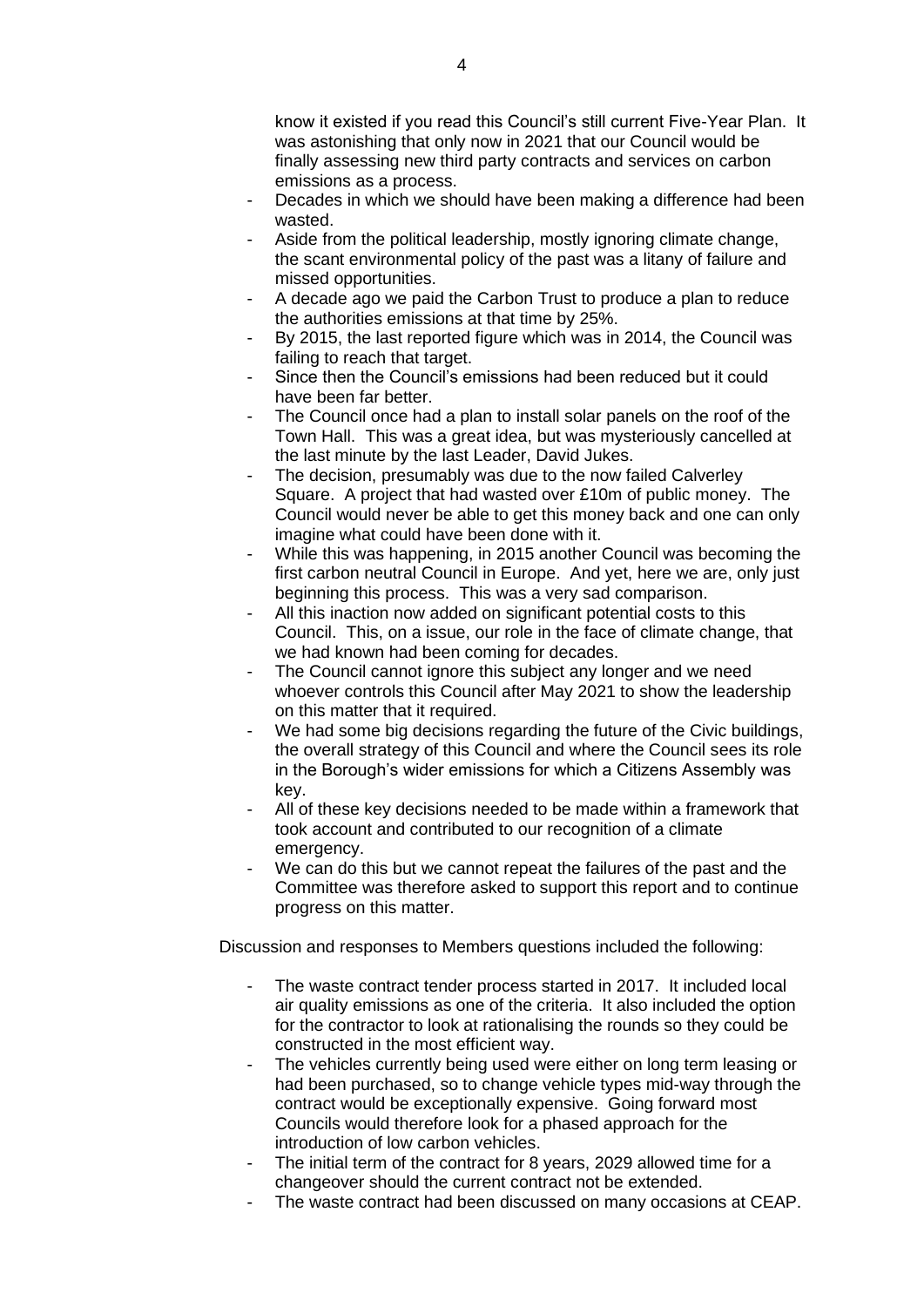Vehicles with lower emissions tended to be experimental vehicles, some on hydrogen and one on battery power. However the hardware wasn't available at the start of the current contract.

- The current waste contract was a partnership contract with Tonbridge and Malling. Any decisions would have to be done in agreement with them.
- It would probably take a couple of years of data before emission details for the new waste service would be known. However it should be noted that comparisons with the old service would be difficult as the mix of vehicles was different due to a different mix of materials being collected.
- One of the downsides of the method of collecting carbon emissions, all the carbon saved on the materials collected (food waste and recycling) didn't count in the Council's carbon footprint.
- The Council was not aware of any specific funds that were available from Central Government at this time.
- The Council was working the Kent CC on their Energy and Low Emissions Strategy which was the second tranche of work looking at Borough wide emissions. This included lobbying for funding.
- The Council had also recently tried to apply for the De-Carbonisation Grant funding in terms of the Council owned properties. However, the turn around times for applications sometimes meant the Council missed opportunities. The Council were therefore looking to prepare potential projects in advance so that when an opportunity presented itself, the information would have already been prepared.
- TWBC were responsible for waste collection, but it fell to Kent CC to manage the disposal and treatment of waste. It would therefore be contained as part of their carbon reduction plan.
- Kent CC had announced recently that their food waste would be treated via an aerobic digestion plant rather than being composted as part of the garden waste. Gas would be generated that would be used to power the plant.
- TWBC's residual waste went to an energy from waste plant at Allington. It was one of the biggest energy from waste plants in England and generated a large amount of power.
- The current waste system had been set up to be as environmentally friendly as possible.
- Kent CC had recently completed a report that detailed carbon emissions across the whole of Kent. TWBC would be looking to work with Kent CC to deliver a joint approach to this work. This would form part of the second tranche of work.
- If the Council decided to dispose or upgrade any of its assets it would be important to include measures and conditions to ensure the reduction of emissions was taken forward. It might be possible to include a form a words that reflected this issue but this would need further investigation.
- For example, the Amelia Scott had a number of sustainability measures within the building and a significant amount of what had been excavated had been upcycled, recycled or reused.

**RESOLVED –** That subject to consideration being given to the addition of a form of words that recommended conditions be attached to Council owned properties that were intended for sale, the recommendations to Cabinet as set out in the report be supported.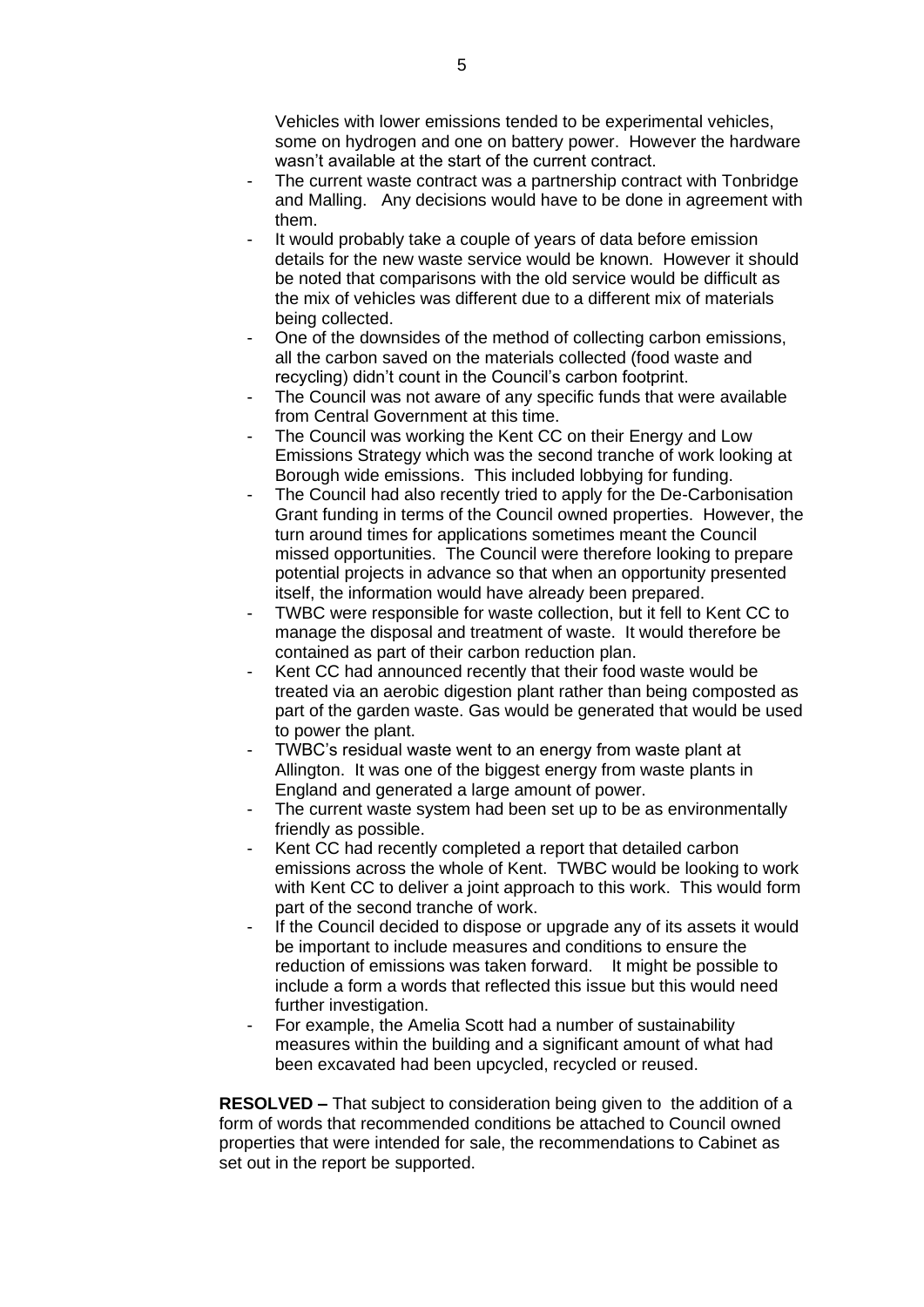## **REPORT OF THE CLIMATE EMERGENCY ADVISORY PANEL - CITIZENS' ASSEMBLY**

- COM25/20 The report was first introduced by Councillor Bailey, Portfolio Holder for Sustainability which included the following:
	- The July 2019 Climate Emergency motion included a recommendation to run a Citizen's Assembly as a way of involving residents and businesses in tackling Climate Change.
	- The CEAP Panel undertook research in this area and it became apparent there were a number of options and costs associated with it.
	- The report included details of the options and costs and it was recommended this be taken to Full Council for further discussion.

Paul Taylor, Director of Change and Communities introduced the report that set out the Climate Emergency Advisory Panel's (CEAP) approach to citizen engagement and how it would proactively include young people in the process which included the following:

- The report included 3 options that CEAP had researched:
	- o A Citizen's Assembly estimated cost between £80-£100k.
	- o A Citizen's Panel estimated cost between £40-£70k.
	- o A Citizen's Jury estimated cost between £15-20k
- Citizen's Assembly:
	- o A group of between 40 and 75 participants, chosen via a random selection process, would be taken through a fairly structured three stage process of learning, deliberation and decision making.
	- $\circ$  The duration of the exercise was about 30 hours.
	- o The group would be supported by a team of impartial facilitators.
	- o The participants learnt about the project that included presentations with a variety of opinions.
	- o The participants would then come together to give their conclusions.
- Citizen's Panel:
	- o Made up of about 20 representatives with a cross section across the Borough, selected via a random process (same as for the Citizen's Assembly).
	- o The duration of the exercise was about 20 hours.
	- o They were then invited to a rolling programme of research and consultation, e.g. surveys and focus groups.
	- o The main difference was the size and duration of the exercise – this was a smaller group.
- Citizen's Jury:
	- o Another tool used for engagement, used for a wide range of issues.
	- $\circ$  The number of participants was smaller than for the other two options, typically between 12 and 24.
	- o The duration of the exercise was about 14 hours.
	- o The group would still be representative of the Borough.
	- o The group would hear from a wide range of stakeholders and professionals and there was time allocated for questions and for witnesses to be called.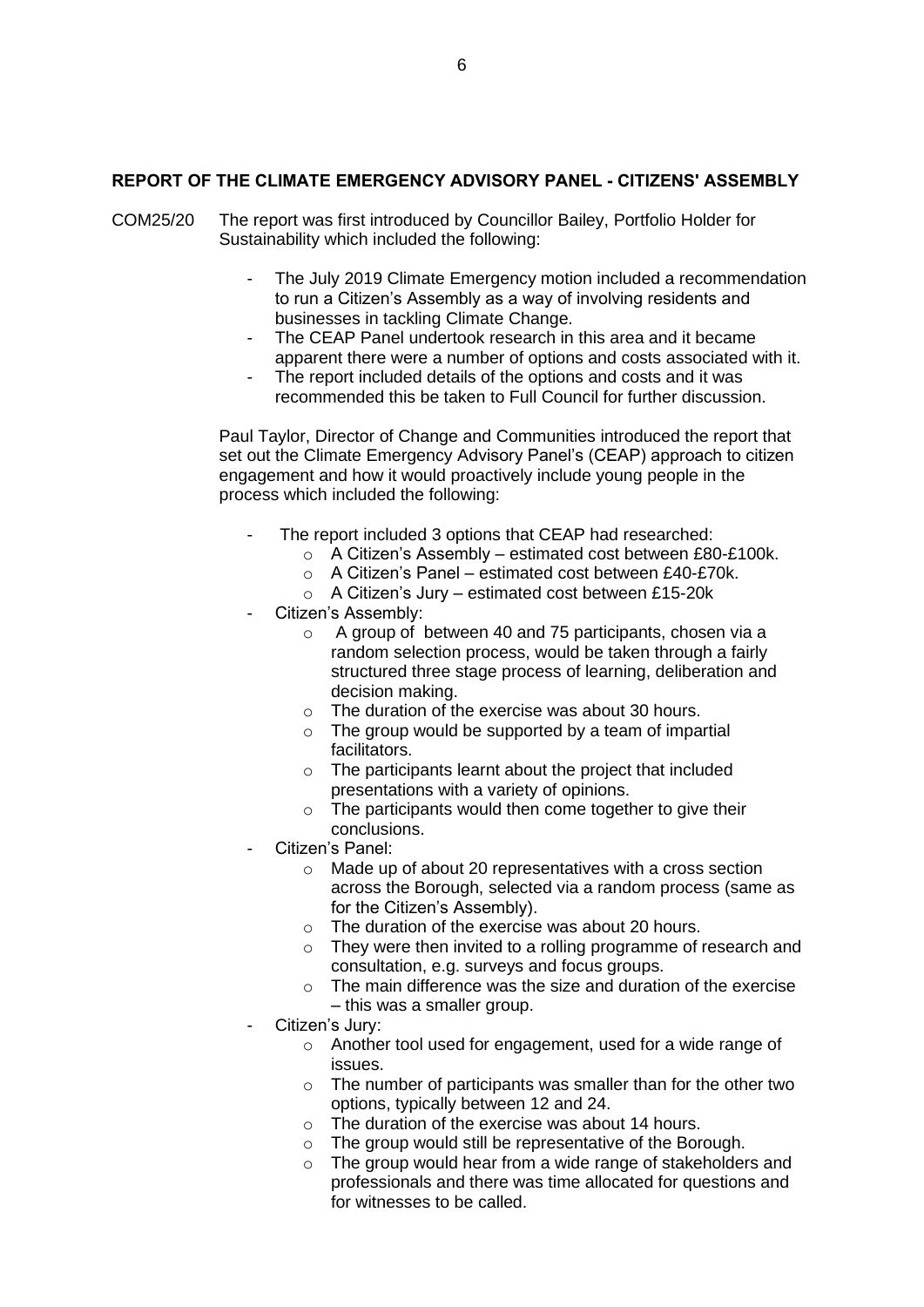- o The final decision was either reached by consensus or by a vote.
- The options would be put forward to Cabinet and then on to Full Council for a full debate.

Adrian Thorne, member of the public had registered to speak which included the following:

- The report recommended moving the decision to Cabinet and then to Full Council. My view was that nineteen months ago, Full Council voted overwhelmingly for a Citizen's Assembly.
- We seem to be going around in circles. It was quite clear that Cabinet made the decision on whether or not to progress. I would therefore encourage that Cabinet get on with this as soon as possible. I see no benefit of taking it to Full Council.
- At the beginning of the meeting it was made clear the importance of having sufficient evidence. It was therefore worrying that the CEAP report omitted a lot of the essential points. The report provided a rather negative view of a Citizen's Assembly and not giving the same degree of fairness to the other two options.
- We have been waiting nineteen months for this report and it covers a mere 11 sides of A4.
- Young people were mentioned as a priority at the top of the document and yet they were never mentioned again in the report.
- The report presented all these options on a sliding scale. The three options were three very different cases which would give you different results.
- It was important to note that a Citizen's Assembly was much more than a voting exercise – there were not there to mark Councillors homework. They actually came up with ideas and solutions.
- You would have 100 people together including experts to solve issues that affected our town. This could bring up some really good ideas.
- It would then be for Councillors to take these ideas forward.
- It was in the Council's interest that they be as professional as possible.

Councillor Luke Everitt had registered to speak which included the following:

- The Labour Group advocated support for this report. This would ensure that progress continued.
- A full Citizen's Assembly should be the option that Full Council and Cabinet supported. In an ideal world this report would only contain this option.
- The original motion stated that the Council had a responsibility to reduce the wider Borough's emissions. Given the scale of the challenge to just reduce TWBC's emissions, the challenge to reduce the Borough's emissions should not be underestimated or at worse, ignored.
- Wider Borough reductions would require residents and businesses to examine the way they heated their buildings, their travel and behaviour.
- Luckily it was clear from consultations that even on the other side of this awful pandemic, people were keen to make changes and live in an environmentally friendly manner.
- To advocate change we cannot simply issue a few leaflets telling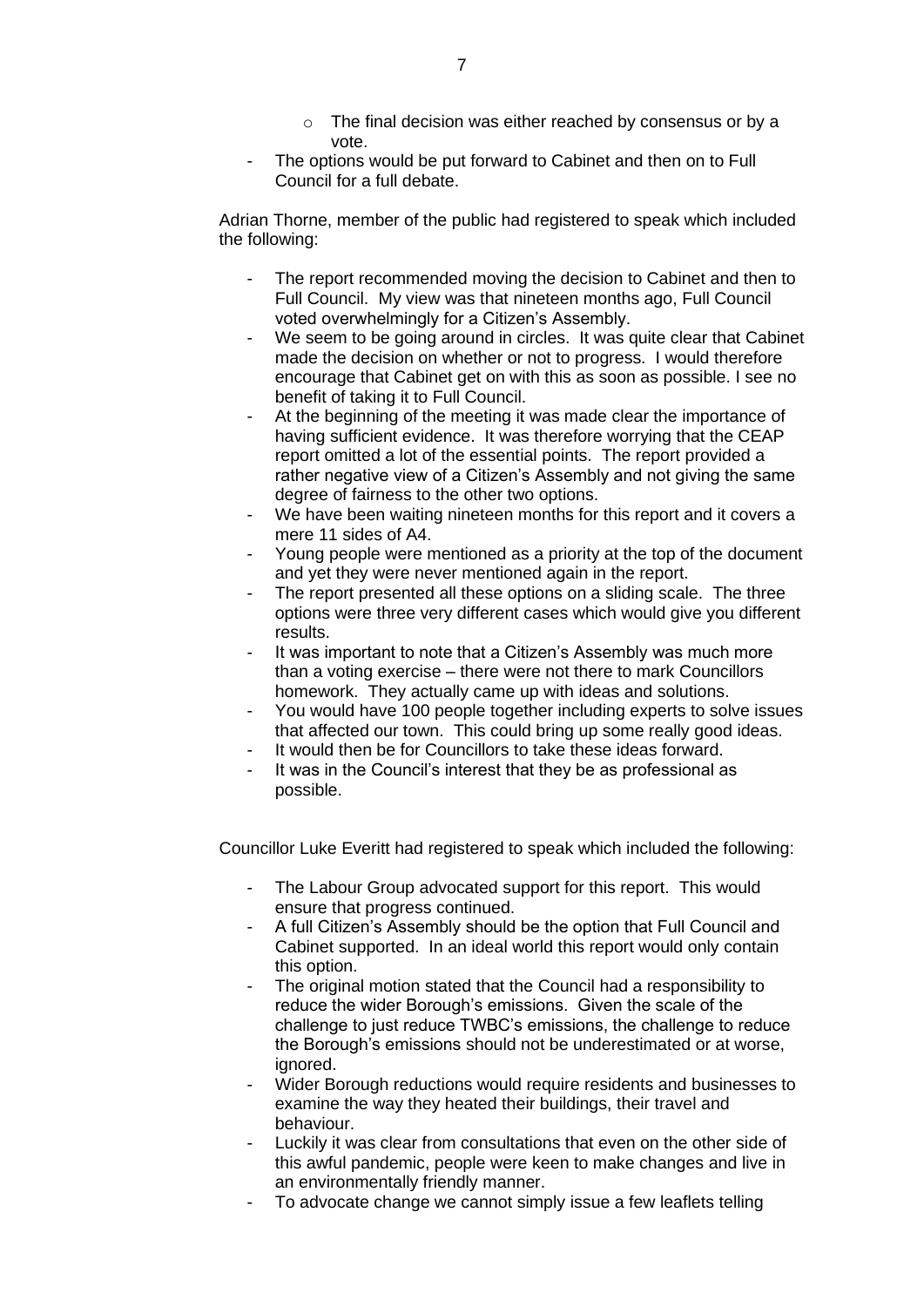people how to live their lives. This went against liberty and was most likely to be ignored.

- We are facing a climate emergency and we must work collaboratively with our residents to create a roadmap of what we and they can do to respond the challenges that we need to face.
- In monetary terms, I believe that a full Citizen's Assembly would prove to be the cheaper option in the long term. Instead of a piecemeal spending on consultations and consultants over a number of years.
- I think the development of the Local Plan demonstrated how quickly costs could mount. With one spend we could create a document, informed by residents and experts that would prove useful in the decades ahead. Let's not think in the short term and instead think in the long term.

Discussion and responses to Members questions included the following:

- It would be important to involve young people in the process. It was confirmed that young people could be included.
- CEAP felt that all three options should be explored.
- The full motion concentrated on the need to reduce emissions with only a bullet point that related to a Citizen's Assembly. At the time of the motion there was no mention of the cost involved.
- The report included more information that would now allow for a more informed decision to be made.
- There was debate as to whether the full motion committed the Council to a full Citizen's Assembly.
- There was a general consensus that the process should be full and inclusive.
- The cost involved was a determining factor and there was concern that given the current financial pressures on the Council, residents should be made aware before a final decision could be taken.
- The possibility of external funding should be explored that would alleviate the burden of cost on the Council.
- Members of CEAP were keen that Full Council had the opportunity to debate the issue now that further information had been provided. However, the final decision was an executive decision and therefore one that must be made by Cabinet.

**RESOLVED –** That the recommendations to Cabinet as set out in the report be supported.

# **GROUNDS MAINTENANCE CONTRACT - PROPOSED NOVATION AND CONTRACT EXTENSION**

- COM26/20 Gary Stevenson, Head of Housing, Health and Environment introduced the report that recommended the novation of the Grounds Maintenance Contract from Sodexo Limited to Tivoli Group Limited and to extend the existing contract for a period of 12 months which included the following:
	- The contract covered grounds maintenance services in the Borough's parks, sports grounds and crematorium.
	- Sodexo had recently sold their horticultural division to Tivoli Group Limited.
	- Sodexo had sought the Council's consent to sub contract this work to Tivoli – which had been agreed. The work continued as previously